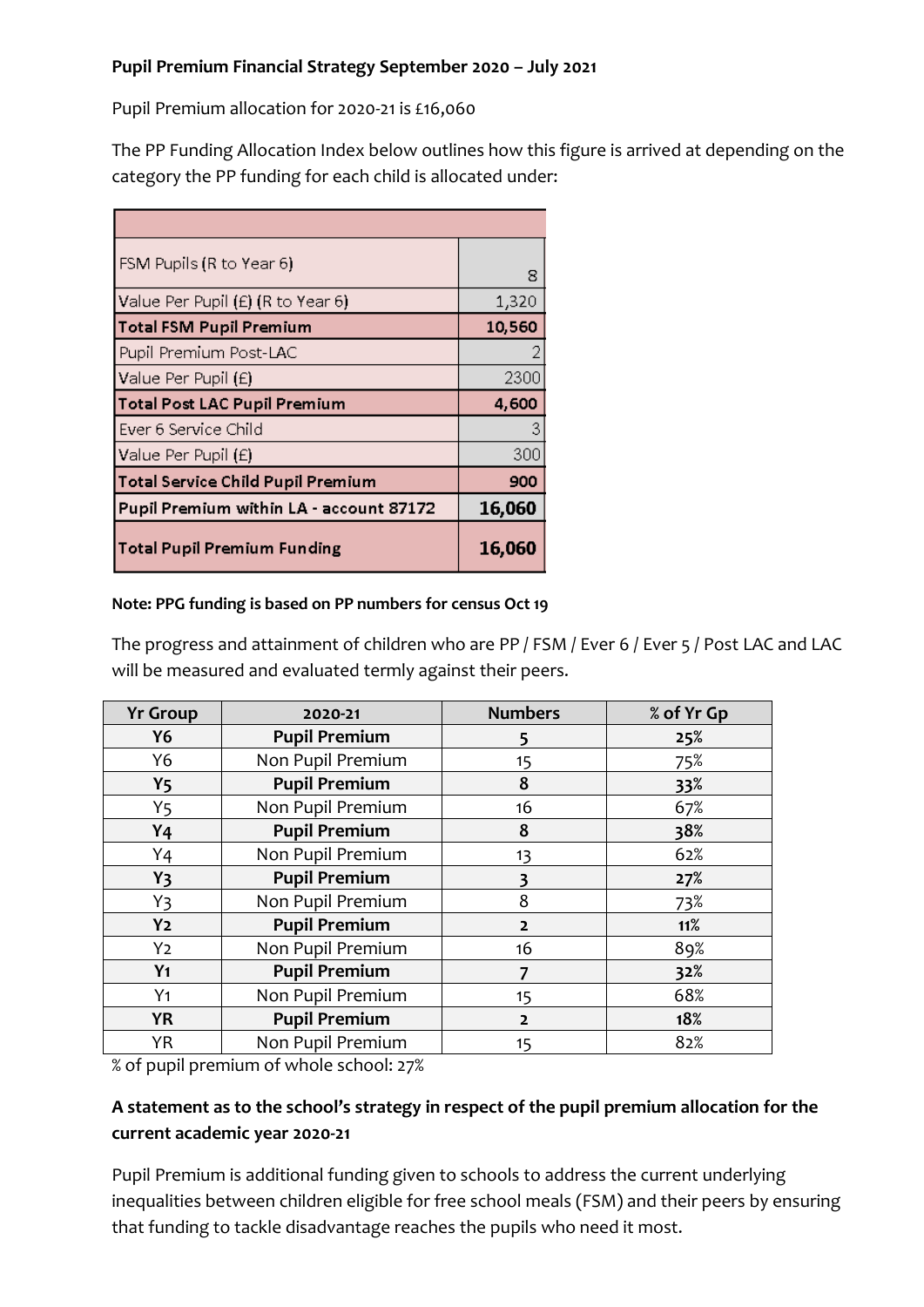The pupil premium is allocated to schools to work with pupils who have been registered for free school meals at any point in the last six years. Schools also receive funding for children who have been looked after continuously for more than six months, and children of service personnel.

The Government believes that it is for schools to decide how the Pupil Premium Grant (PPG), allocated per eligible pupil, is spent, since they are best placed to assess what additional provision should be made for the individual pupils within their responsibility. Schools are required to publish online information about how they have used the Premium. This is to ensure that parents and others are made fully aware of the attainment of pupils covered by the Premium.

# **'Diminishing the differences' gap**

At Wrenbury, we have high aspiration and ambition for all pupils, regardless of their background. Our vision is that we 'aspire for all to have high expectations, the desire to succeed and the opportunity to achieve their full potential because we all matter.' We offer equality of opportunity. We have high expectations for all of our pupils, and believe that with good teaching and a lot of love and care, every child can fulfil their potential. Some interventions are adopted on a whole school basis and are not restricted to FSM registered pupils only. A number of these key strategies are resourced from the schools' main budget, including smaller class sizes, educational support staff and intervention programmes.

The use of targeted support is also important. Children who start with low attainment on entry will need to make accelerated progress in order to reach at least age-related expectations. It is also important that low attaining pupils grow in confidence and independence. Therefore, quality social and emotional experiences in and outside school can also have a significant impact. It must also be remembered that there can be children who, whilst being eligible for FSM and Pupil Premium, are not low attaining but may not be maximising their full potential. We must therefore never confuse eligibility for the Pupil Premium with low ability. We must focus on supporting all disadvantaged children to achieve the highest levels. As an inclusive school, Wrenbury Primary School strongly believes that no pupil should be disadvantaged as a result of background and ensures that resources and support are also provided for children who may not necessarily be eligible for free school meals or looked after, but who have been identified by the school as being at an educational disadvantage compared to their peers. This support is funded out of the School's main budget. Programmes involving children who are eligible for the grant as well as those who are not are often part-funded by Pupil Premium, proportional to the children they benefit.

## **Principles**

- We ensure that the teaching and learning opportunities meet the needs of all the pupils.
- We ensure that appropriate provision is made for pupils who belong to vulnerable groups, this includes ensuring that the needs of socially disadvantaged pupils are adequately assessed and addressed.
- In making the provision for socially disadvantaged pupils, we recognise that not all pupils who receive free school meals will be socially disadvantaged.
- We also recognise that not all pupils who are socially disadvantaged are registered or qualify for a free school meal. We reserve the right to allocate the